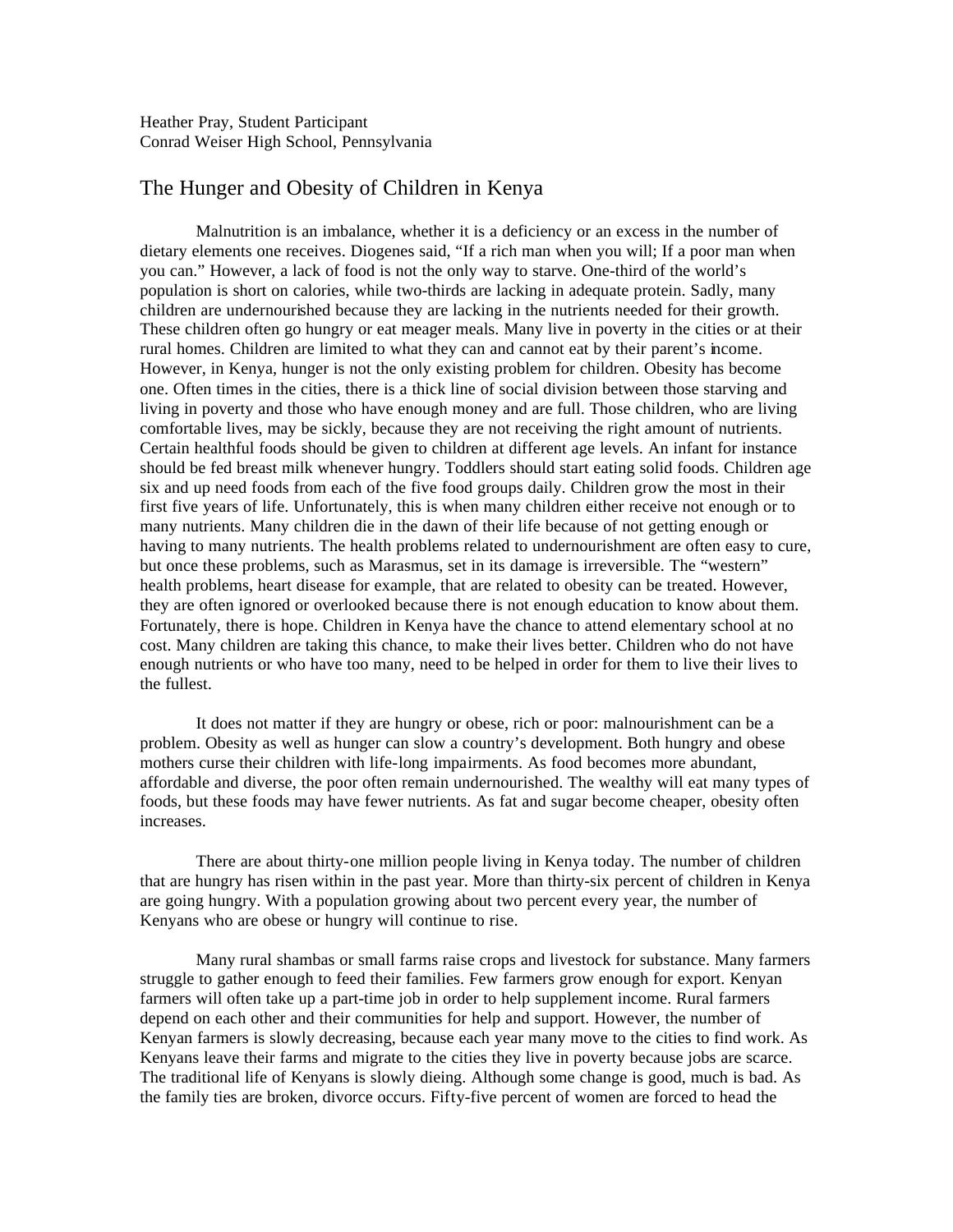households left broken and penniless by their husbands. Many of these households are found in the city slums. These households lack sufficient shelter, food and education. Twenty-five percent of the urban population exists below the poverty line.

Kenyans place great value on a large family. Many families have six or more children. A typical farm mother is kept busy with childcare. She is often forced to take a part-time job working on another farm estate in addition to her own household and farm work. Unlike many developing countries, the Kenyan government encourages women to seek a higher education and higher paying jobs. However, many women have no time to pursue such dreams. The father figure often works the land and a second job. He does not help with the childcare or house work.

Kenya is a low-income, food-deficient country. Forty-three percent of the population lives in unconditional poverty. Many small farmers have an unreliable food security. Corn is the main staple in Kenya. It is made into porridge and mixed with other foods to make a stew. However, farm families often just eat the porridge plain because other foods cannot be obtained.

Although school attendances are not compulsory, many parents encourage their children to go. Elementary school is free for all children, allowing many to attend. In Kenya, Elementary school lasts for eight years. After elementary, school is no longer free and many parents cannot afford to continue sending their children. Almost eighty percent of children have an elementary education.

Unfortunately, in Kenya, as in many other developing countries, children often do not receive the proper nutrients from day to day. A child's diet is limited by their parents' income. Many parents have no concept of what a healthy diet is. Beans, lentils and corn are staples in many Kenyan children's diet. Ugali, a cheap and somewhat nutritious meal is served whenever money can be scrounged up. However, many families live on what they can find or grow. It is hard to find clean water, because good wells are miles from the home. If clean water cannot be afforded in jugs, many Kenyan women and girls will wait in a long line to use the public faucets. However, the water from these faucets is not often clean

The food needs of children are related to their growth and development. It is important that all children, ages six and up get to eat from each of the five food groups everyday. Vegetables provide vitamin A, C, folic acid and minerals. Fruits can provide vitamin A, C and minerals. Dairy will provide protein and calcium for those growing bones. Breads and cereals will provide vitamin B, fiber, and energy from carbohydrates. Dried beans, meats, fish and poultry provide protein, iron and zinc. Clean drinking water is also a necessity. All of these nutrients are to produce healthy child growth. Lacking one or more of these nutrients maybe cause the child to be undernourished.

Malnutrition at an early age will cause life long damage to a child. Defects may develop in the bones and body structure as well as the child's mental condition. Undernourished children remain alive, but are extremely vulnerable to many minor diseases. Death may result not directly because of malnutrition, but because of the complications faced by children after an infection. Many diseases affect children who are undernourished. These diseases may result from lacking only one nutrient. Marasmus occurs in infants who have lacked total caloric intake for a long period. Kwashiorkor is a protein-deficiency that stunts growth. A lack of calcium, phosphorus or vitamin D may cause rickets. However, an incorrect balance of two minerals may also cause rickets to appear. Cretinism originates during pregnancy or early infancy due to a lack of thyroxine, a hormone secreted by the thyroid gland. Cretinism causes defective mental and physical growth. Goiter, also known as big neck, develops from an iodine deficiency, causing the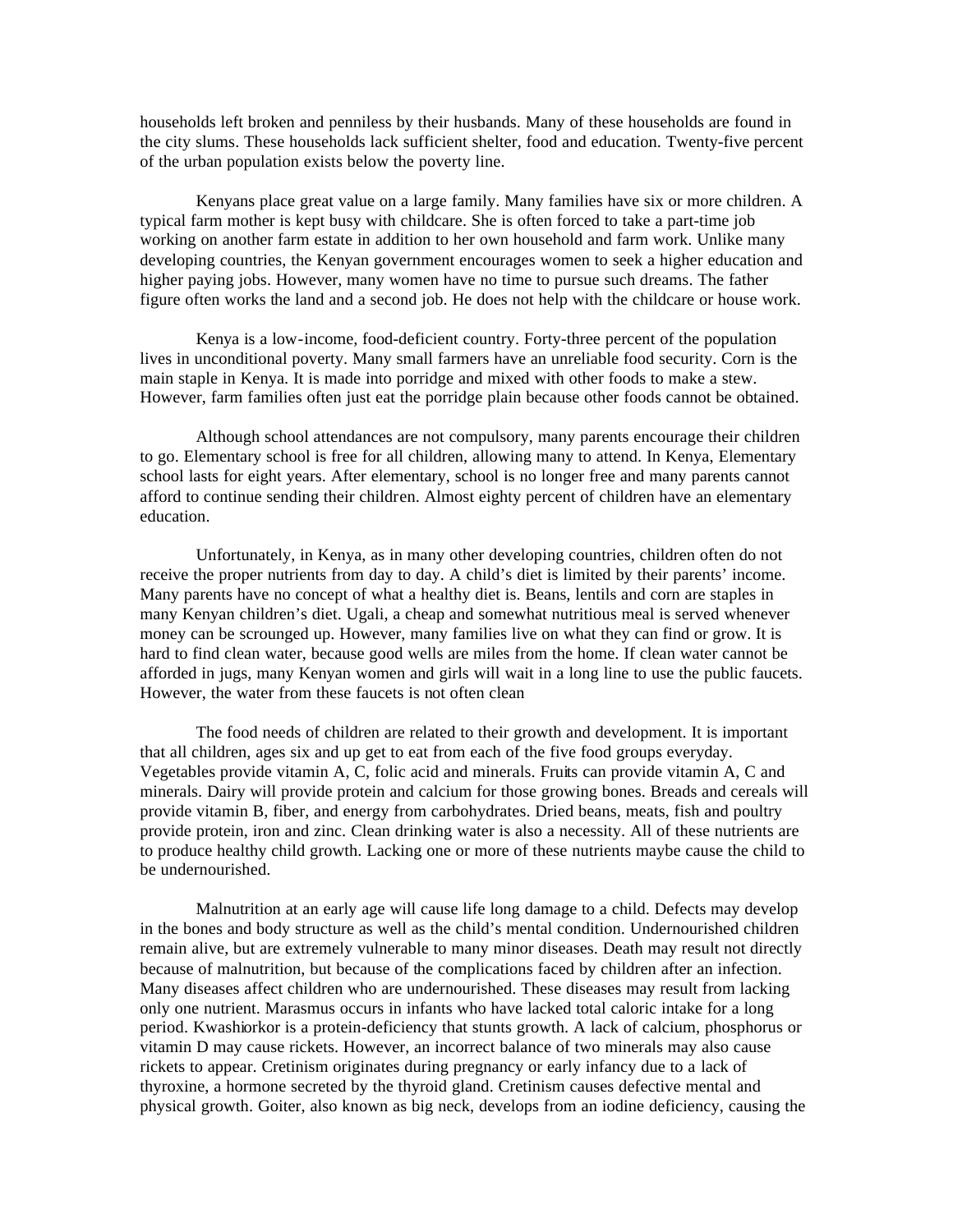thyroid gland to enlarge. A deficiency in vitamin A softens the cornea and blindness occurs. A lack of vitamin  $B_1$  or thiamin causes Beriberi. These deficiencies are found in obese child too. Obese children, although they may have as much food as they like, also lack essential nutrients causing these diseases to occur.

Undernourished children are less able to absorb nutrients. This causes the various deficiency diseases that plague children. However, many of these health problems and deficiencies could be avoided. Over ninety-five percent of childhood blindness would be preventable if more vegetables were consumed. Even a simple Vitamin A supplement could help prevent blindness. Thirty-three to forty-three percent of mental retardation brought on by deficiencies could be reversed with a supplementation of iodinized salt. The iodized table salt that Americans take for granted could be used to help children become healthier.

Infants need to be held, need to suck and need to learn security and to trust. Many mothers are unable to provide this to an infant born to an impoverished family. Food experiences will help the infant to develop motor skills. Breast-feeding is the best thing a mother can do for her infant, because breast milk is the best source of nutrients and immunoglobins. However, babies who are breast feed often need to eat more often than babies do on formula. Many mothers in Kenya can buy formula at a "cheap price'. For the first twelve months of life, it is not recommended to feed a child cow or evaporated milk. Nevertheless, sometimes cow's milk is all the mother is able to afford to give to a child. As children grow older, they have a steadily growing appetite. Children grow the quickest during their first year of life. Solid foods should be introduced when the child is five to six months of age. A child should only start to drink pasteurized milk once age one or two is reached.

Every year twenty million low birth weight (LBW) babies are born to under or over nourished mothers. These babies will face an increased risk of dying before they leave infancy. If the baby can survive hunger in the womb, the health problems they will have as an adult are numerous, if the starved baby can even survive after being born. Many LBW babies have stunted physical and cognitive growth during childhood and a reduced capacity for work. Female LBW babies are likely to give birth to a LBW baby themselves. Neonatal death rate is four times higher when a baby weighs less than two and a half kilograms. The death rate is eighteen times higher if the baby weighs less than two kilograms. Stunting will occur during the first five years of life and the damage done is irreversible. Neonatal disorders and infectious diseases that could have been prevented cause three-fourths of all child deaths. Chronic diseases like heart disease, high blood pressure and diabetes, which are related to excess nutrition, can also be found in LBW babies. Although undernourishment usually occurs early in life, the risk of obesity, heart disease and diet related diseases usually occurs later in life. These "western problems" are unfortunately becoming more common in Kenya.

Children play a very vital role in helping their families produce enough food and income. However, if those children are significantly under or over weight, their ability to help plummets. If a child is unable to help because of health problems, obtaining more food or dietary supplements becomes even more difficult. This puts a strain on Kenya's economy because they are losing vitality in their workforce to diseases and early deaths.

Children who are under or over nourished, is a huge problem that is happening not only in Kenya, but also around the world. The situation is very severe, because it is a ravenous continuous cycle. A child who grows up under or over nourished will pass eating habits onto other siblings and eventually their own children. As the child becomes a young adult, a male will suffer many health problems along with losing part of his ability to work. The female will lose the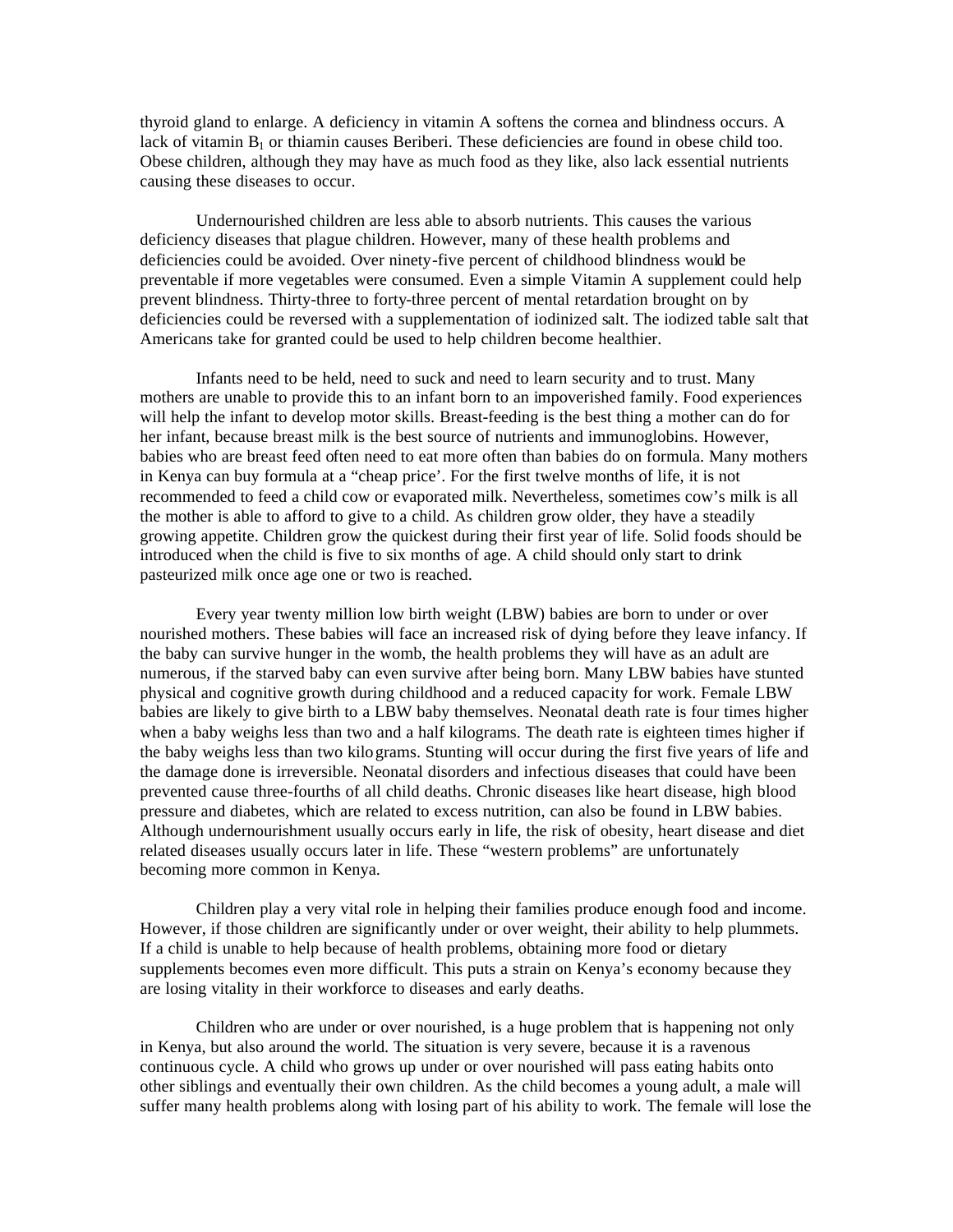same as the male and give birth to a LBW baby, starting the cycle over again. The cycle causes both the women's and the country's developing economy to suffer. Families are not receiving the necessary amounts of food, which meet the nutrient requirements. The environment may be affected by this because farmers will grow the same crop in the same field year after year. This not only effects the environment, but also biodiversity.

The situation that children are living in today is not improving. If anything, the situation is becoming more dire. To get an indication of the number of children under or over nourished one just has to survey what they eat on a day-to-day basis. Facts tell us that children living in rural situations are often under nourished. Children who live in urban settings are often over nourished except for those children who are living in urban slums. The FAO stated that obesity is not yet as big of a problem as hunger.

Helping children to get food that is more nutritious will help the family gain more food and income. As the child becomes healthier, whether they are under or over nourished, they will be able to help their parents more on the farm. A healthier child can even attend school and get an education to get a good job. A healthier child may help to preserve biodiversity and the environment because they will be able to rotate crops and fields when better educated. A healthier woman will be able to give birth to healthy babies. The women may also be able to get a better education and a good job. Small farmers will be able to grow more crops and reap the benefits of selling their surplus. Kenya's developing economy will benefit from a generation of healthier people as well.

National governments and International organizations can help those children in Kenya who need a nutritious diet. Those organizations can pull together to help teach families about nutrition and what it is to be healthy. I feel that education is the key to begin to fix a problem. Children who are under nourished do not have the money or access to nutritional foods or a balanced diet. International organizations can help by donating money or foods to these families so that they can be on the right track to a good diet. They can also provide education to help those families carry out healthy lives. For those children who are over nourished, the government should help supply education about how to eat healthy. If children were taught how to grow a healthy diet, they could not only start to eat healthy, but also sell their healthy surplus crops. This surplus will supply others with a healthy diet.

My suggestion to the national government and international community would be to work together not against one another when it comes to poverty. Start at the root of the problem with those who are in dire need of help. Once those people are on their feet, they will be able to sustain a life above the poverty line. They will be able to have a better income and eat more nutritiously. Those women and children who were impoverished will able to prosper more and get more out of life. It is time to start genetically engineering more crops that not only produce a high yield and are disease resistant but also more nutritious. Obesity however has to be handled differently than hunger. Cities are where most obesity is found in Kenya. I suggest that the government support science to find ways to fortify food with more nutrients. The government could also support ways to advertise healthy eating habits. Nutrition education could be put into school curriculum. Children will be able to absorb the information and pass it on to their parents. Children gain their eating habits from their parents. If a parent changes their diet, the child will too.

The world produces enough food to ensure that every person can eat healthy and be productive. However, because of an imbalance in the food distribution, eight hundred and fiftytwo million people are undernourished and starving, while numerous amounts of people are obese. There are eight hundred and fifteen million people located in developing countries that are